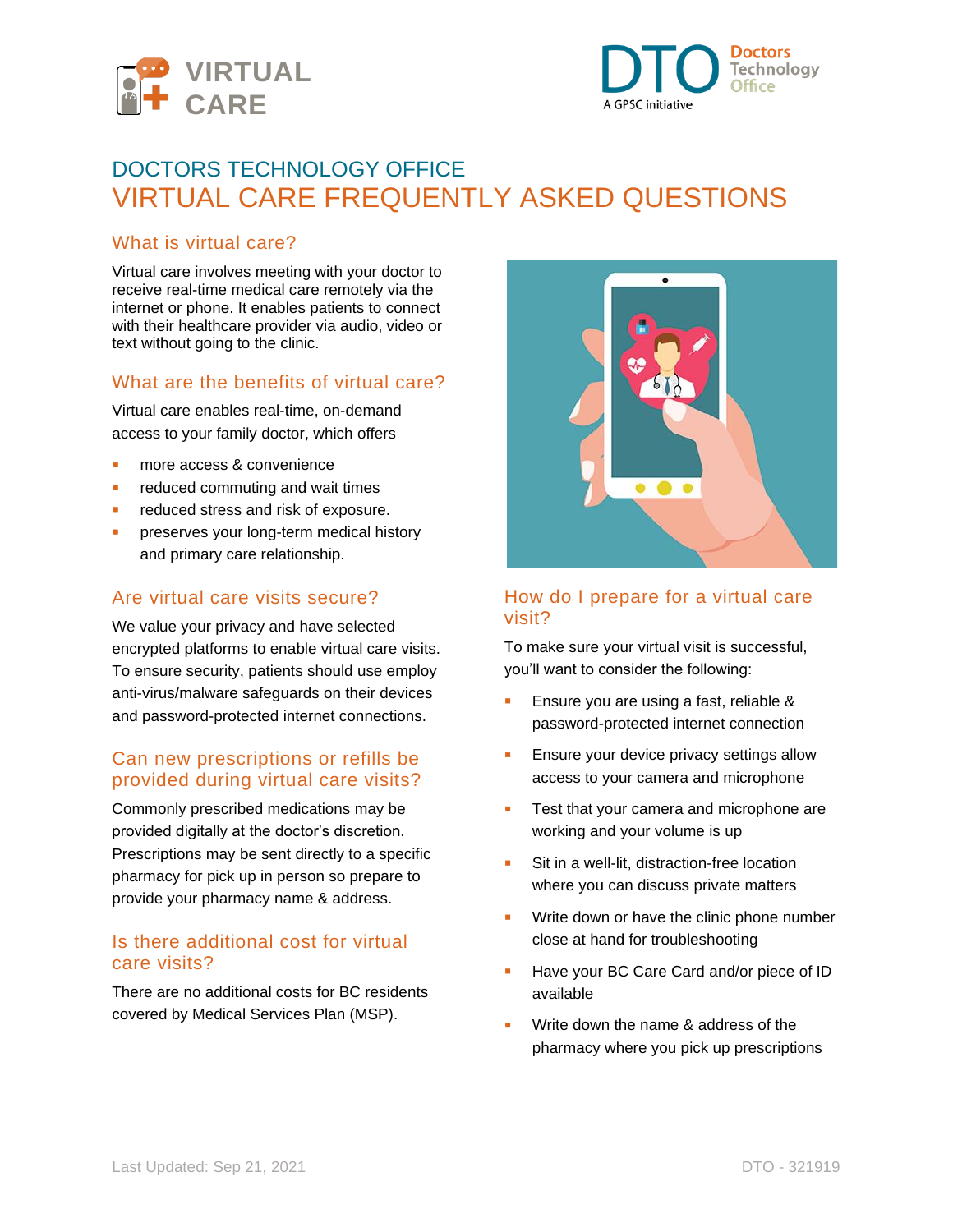



# What if I need a sign language interpreter?

Let your physician or staff at the clinic know if you need a sign language interpreter when you are making an appointment.

#### What if I need a support from others during my video visit?

Let your physician or staff at the clinic know if you need a support from a family member, care giver, or friend so necessary arrangements can be made by the clinic.

# WHAT TO EXPECT DURING A VIRTUAL CARE VISIT



Download an App or Access Via Web



Connect with your FP via video or phone



Outline your primary health concern



Receive a follow up care plan via email

# TROUBLESHOOTING TIPS

#### How do I start my virtual care visit?

Your clinic will either email you an email meeting invitation link or ask you to log in via a website or application before your appointment. On your first visit, be sure to test your connection at least 5 minutes before to troubleshoot any issues.

# My camera or microphone isn't working, what should I do?

Here are a few troubleshooting steps to try:

- Check to see if your camera and microphone permissions are set properly
- Check if your microphone is muted
- Check to see if your volume is low
- Check if you are using the correct camera
- Check if your browser or app is up-to-date
- Refresh your web browser
- **•** Try to use another browser (i.e. Firefox)
- Check if your antivirus or firewall is blocking
- Delete and reinstall your application
- Restart your device

# What happens if the connection is slow or disrupted?

- Check your internet connection speed; if your Wi-Fi is slow, consider switching to a wired connection or using data
- **Try switching to a different device/browser**
- Call the clinic to re-book if the call drops

# How do I check or update my audio and video permissions?

To check whether your privacy settings allow apps to access your camera and microphone:

- Windows: Settings > Privacy > Toggle Microphone & Camera to On
- Mac/OSx: System Preferences > Security & Privacy > Privacy > Camera / Microphone – Click checkbox to allow permissions
- Android: System > Apps & Notifications > App Permissions – Check that Microphone and Camera are turned on for app
- $iPhone:$  Settings  $>$  Privacy Check that Microphone and Camera are turned on.

NOTE: Exact steps may differ based on the device/version